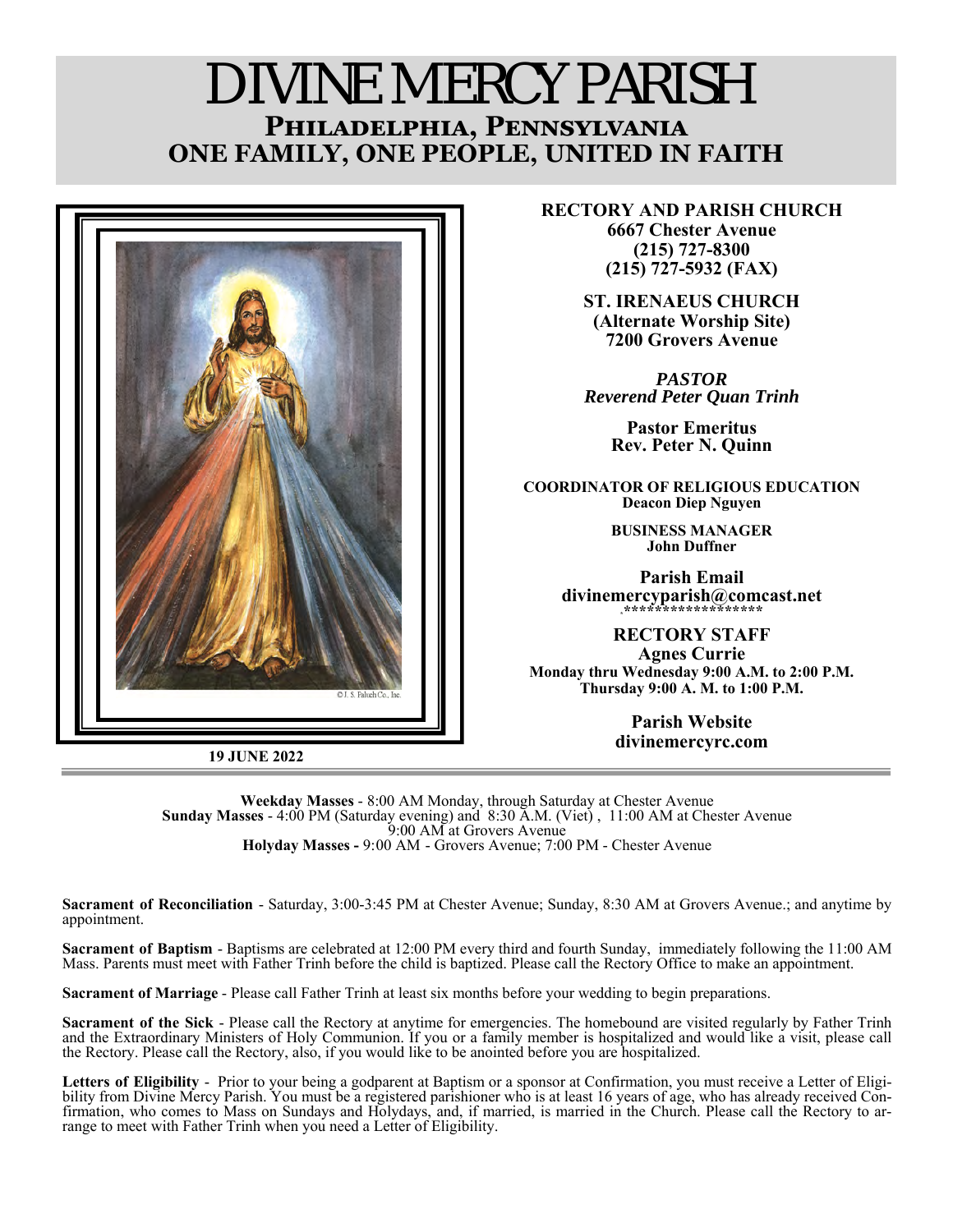# **19 JUNE 2022**



Corpus Christi, The Body and Blood of Christ. The institution of Corpus Christi as a feast in the Christian calendar resulted from approximately forty years of work on the part of Juliana of Liège, a 13th-century religious woman from an unrecognized religious order.

The celebration of Corpus Christi became widespread only after both St. Juliana and Bishop Robert de Thorete had died. In 1264 Pope Urban IV issued the papal bull *Transiturus de hoc mundo* in which Corpus Christi was made a feast throughout the entire Latin Rite. The legend that this act was inspired by a procession to Orvieto after a village priest in Bolsena and his congregation witnessed an Eucharistic miracle of a bleeding consecrated host at Bolsena.

St. Thomas Aquinas composed hymns for the devotion of the Holy Eucharist and for the feast of Corpus Christi, such as *Pange Lingua* or another eucharistic hymn, *Tantum Ergo*, which is sung at Benediction of the Blessed Sacrament. *O Salutaris Hostia*. St. Thomas Aquinas made hymns to adore our Lord in the Blessed Sacrament, since he has great devotion to the Blessed Sacrament.

The Mass of the Most Precious Blood of Our Lord Jesus Christ is now celebrated on Sunday after the Trinity Sunday.

Do you believe in the presence of our Lord in the Blessed Sacrament? If not, you may be online, go to google and search: type, the miracles of the Holy Eucharist. You will find for yourselves many stories of the miracles of the Holy Eucharist which are present in our times.

The Lord wants to prove to the world that he is truly present among us.

Fr. Quinn

#### **MONTHLY LIBERIAN MASS: JULY 10**

We want to thank the Liberian community who run Liberian Mass on June 12 at 11:00 am. The mass was so beautiful. Music was so wonderful. Many people loved it. Congratulations to our choir.

#### **LOOSE COIN FOR THE PARISH**

Please save your coin and put in the container when you go to the church. The parish appreciated your effort and sacrifice**. Coin of last time is about \$190.00** Thanks to all who participated in this program.

(Please cut this lower part, and put money in envelope, then hand it to Fr. Quinn, Mr. Richard Nocella, Mr. Phat Tran, Mr. Phat Tran, Mrs. Josephine Tingba, Mrs. Pat Foster, Mrs. Anna Brown)

**My name:** ……………………………………………………

I give: \$................... to Divine Mercy parish, on the occasion of Fr. Quinn's retirement.

*Cash or Check to: Divine Mercy parish* 

May God bless my parish.

**Fr. Quinn thanks you for co-operating in this program.**



| Saturday  | June 18th   |                               |
|-----------|-------------|-------------------------------|
|           | 4:00 P.M.   | Father Quinn Intention        |
| Sunday    | June 19th   |                               |
|           | 9:00 A.M.   | <b>Edward Feighery</b>        |
|           | 11:00 A.M.  | Father Quinn Intention        |
| Monday    | June 20th.  |                               |
|           | 8:00 A.M.   | <b>Father Ouinn Intention</b> |
| Tuesday   | June 21st   |                               |
|           | 8:00 A.M.   | <b>Father Ouinn Intention</b> |
| Wednesday | June 22nd   |                               |
|           | $8:00$ A.M. | Father Ouinn Intention        |
| Thursday  | June 23rd   |                               |
|           | 8:00 A.M.   | People of the parish          |
| Friday    | June 24th   |                               |
|           | 8:00 A.M.   | <b>Father Ouinn Intention</b> |
| Saturday  | June 25th   |                               |
|           | 8:00 A.M.   | <b>Father Ouinn Intention</b> |
|           |             |                               |

#### **READINGS OF THE WEEK**

**If You cannot go to the church, you may read the readings of the day to pray the word of God.**  Sun. June 19: Genesis 14:18-20;

|                 | 1 Corinthians 11:23-26; Lk. 9:11-16 |
|-----------------|-------------------------------------|
| Mon. June 20:   | 2 Kings 17:5-8; Mt. 7:1-5           |
| Tues. June 21:  | 2 Kings 19:9-36; Mt. 7:6-14         |
| Wed. June 22:   | 2 Kings 22:8 - 23:1-3; Mt. 7:15-20  |
| Thurs. June 23: | Isaiah 49:1-6; Acts 13:22-26;       |
|                 | Lk. 1:57-60                         |
| Friday June 24: | Ezekiel 34:11-16; Romans 5:6-11;    |
|                 | Lk. $15:3-7$                        |
| Sat. June 25:   | Lamentations 2:2-19; Lk. 2:41-51    |
|                 |                                     |

#### **INTENTION IN PRAYER BASKET**

I thank the many people who pray for the intentions of our parishioners on Sundays and weekdays.

Each week we have some people who thank God for their prayers which are answered. **Please check the thanksgiving basket to see if it is true.** 

**Do not hesitate to put your intentions in the basket.**  You could feel the power of God in this ministry.

(Xin cắt phần cuối này, và bỏ tiền vào phong bì rồi đưa cho cha Quýnh, để cho xứ Lòng Chúa Thương Xót hoặc gửi thư) Rev. Peter Quinn 6667 Chester Ave. Philadelphia, PA. 19142

**Tên: ………………………………………………………** 

**Tôi cho \$ ………………… cho giáo xứ Lòng Chúa Thương Xót, nhân dịp cha Quýnh nghỉ hưu.** 

*Tiền mặt, hay check xin đề: Divine Mercy Parish* 

Xin Chúa chúc phúc cho giáo xứ Lòng Chúa Thương Xót.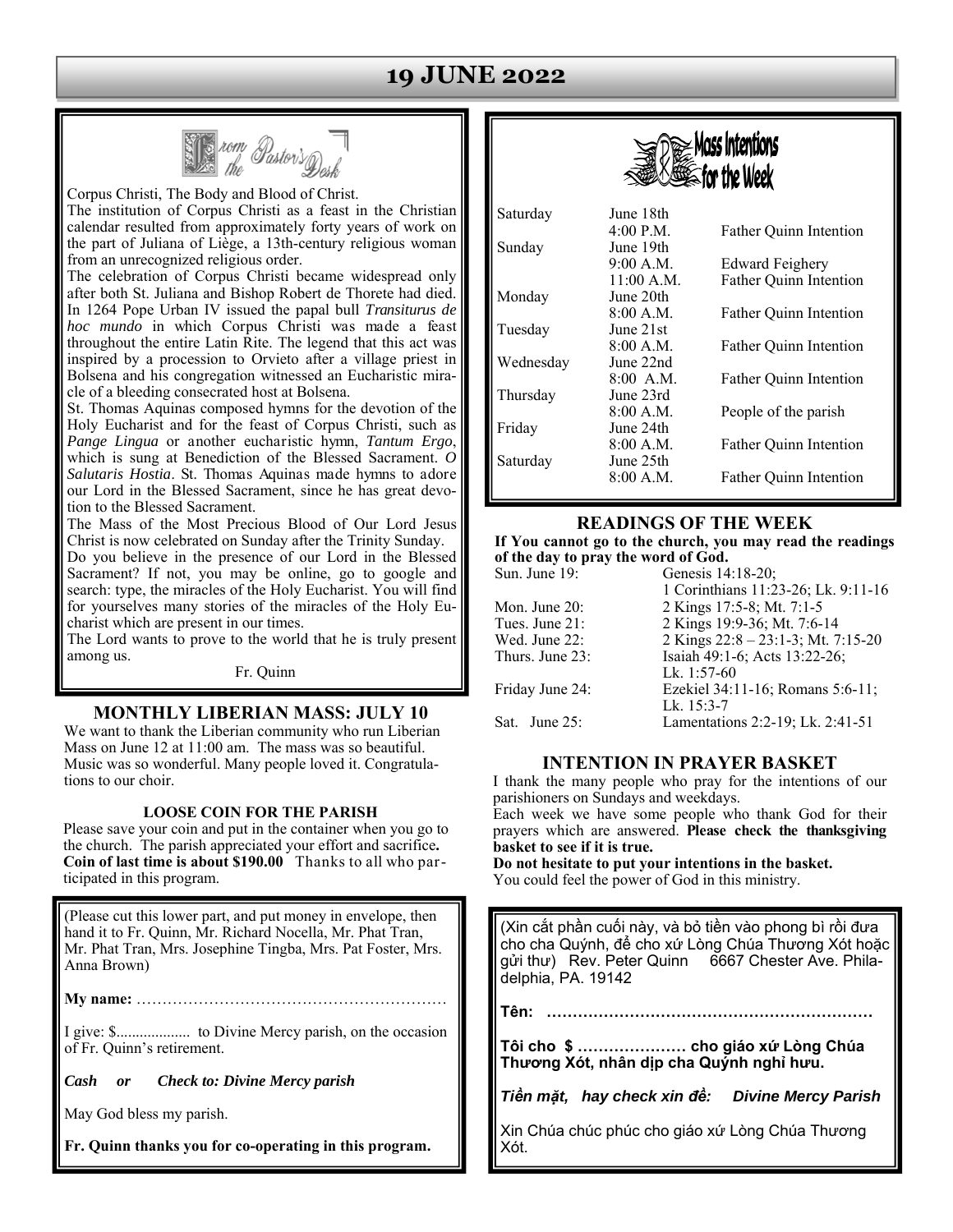# **THE MOST HOLY BODY AND BLOOD OF CHRIST**



### **HALL RENTAL**

We are now open for rental of the hall. If anyone would like to rent, please call the office (215) 727-8300 during working hour from 9:30 A.M. to 1:00 P.M., Monday through Thursday. In case more dangerous pandemic, and hall cannot be rented out, your deposit will be returned in full.

Cost **\$1,600.00** plus **\$100.00** for insurance. Call 215-727-8300 for more information

### REGISTRATION

Since many of our parishioners do not register in the parish, and when they go to the church, they put their collection either without envelope or with envelope but without address. Therefor we cannot credit them for tax purpose at the end of the year.

So, we leave REGISTRATION FORM ON THE TABLE IN THE VESTIBULE. You can use it and fill out the registration form. Do not forget to give PHONE NUMBER so if we need more information, we can call you.

After that leave it in that REGISTRATION BOX. Thank You

#### **THE CUP OF SALVATION I WILL TAKE UP, AND I WILL CALL UPON THE NAME OF THE LORD.** *— PSALM 116:13*

### **TEN REASONS I'M A MAN OF GOD**

- 1 God gives my life purpose and meaning<br>2 I know where to go when I need answers
- I know where to go when I need answers.
- 3 God is my strength and my shield.<br>4 He grants me wisdom and courage
- He grants me wisdom and courage when I need it most.
- 5 With God, all things are possible.
- 6 He surrounds me with people who will help me, encourage me, and enlighten me.
- 7 The more I pray, the more I discover the many depths of God and His word.
- 8 I am a better man to my family and friends because of God's love for me and my faith in Him.
- 9 I know God has plans for me-of a bright and beautiful future.
- 10 God provides me with all I really need in life.



# **JUNE 11 & 12, 2022**

First Collection \$ 2,317.00 Fuel \$ 170.00 Thank you for generously supporting your parish!! Your extra sacrifices are greatly appreciated

## **SACRED HEART OF JESUS CHURCH**

**150th Anniversary of Sacred Heart of Jesus Church** Sacred Heart of Jesus Church in Philadelphia, PA is celebrating their 150th Parish Anniversary with a Mass and dinner on Sunday, October 16, 2022. The ticket price is \$75 per person. Please call our rectory at 215-465-4050 or visit our website, www.sacredheartchurchsp.com for more information.

## **A FATHER'S PRAYER**

Dear Hather in Heaven,

As a father, help me  $\mathcal{I}$ o follow  $\mathcal{U}$ our example  $\mathcal{I}$ o be patient  $\tau$  be caring  $\tau$  be understanding  $\tau$  o be firm  $\tau$  be compassionate  $\tau$  be a teacher  $\tau$  o be loving  $\tau$  be a good listener *A*nd most importantly  $\mathcal{T}_0$  be there as a parent, As  $\mathcal{U}_0$  are always there for me. Amen

#### **ROMAN CATHOLIC HS AND JOHN W. HALLAHAN CGHS**

SAVE THE DATE! Roman Catholic HS and John W. Hallahan CGHS invite you to join them on Saturday August 13, 2022 beginning at 2pm at Seaport Pier in North Wildwood, NJ for their annual DAY AT THE BAY fundraiser. All proceeds benefit scholarship programs and tickets are available for purchase for both schools at www.RomanCatholicHS.com/ DayAtTheBay



Farewell Fr. Peter Quinn, our Pastor Emeritus. June 20, 2022 will be his last day of service at the parish.

 Fr. Quinn will say 3 masses in English of weekend June 19 to farewell our parishioners. He will say 2 masses in Vietnamese of weekend June 26 to farewell the Vietnamese parishioners at Divine Mercy and at St. Alice.

Our new pastor, Fr. Trinh will say 3 masses in English on the weekend of June 25 and 26 to meet the Caucasian and Liberian parishioners.